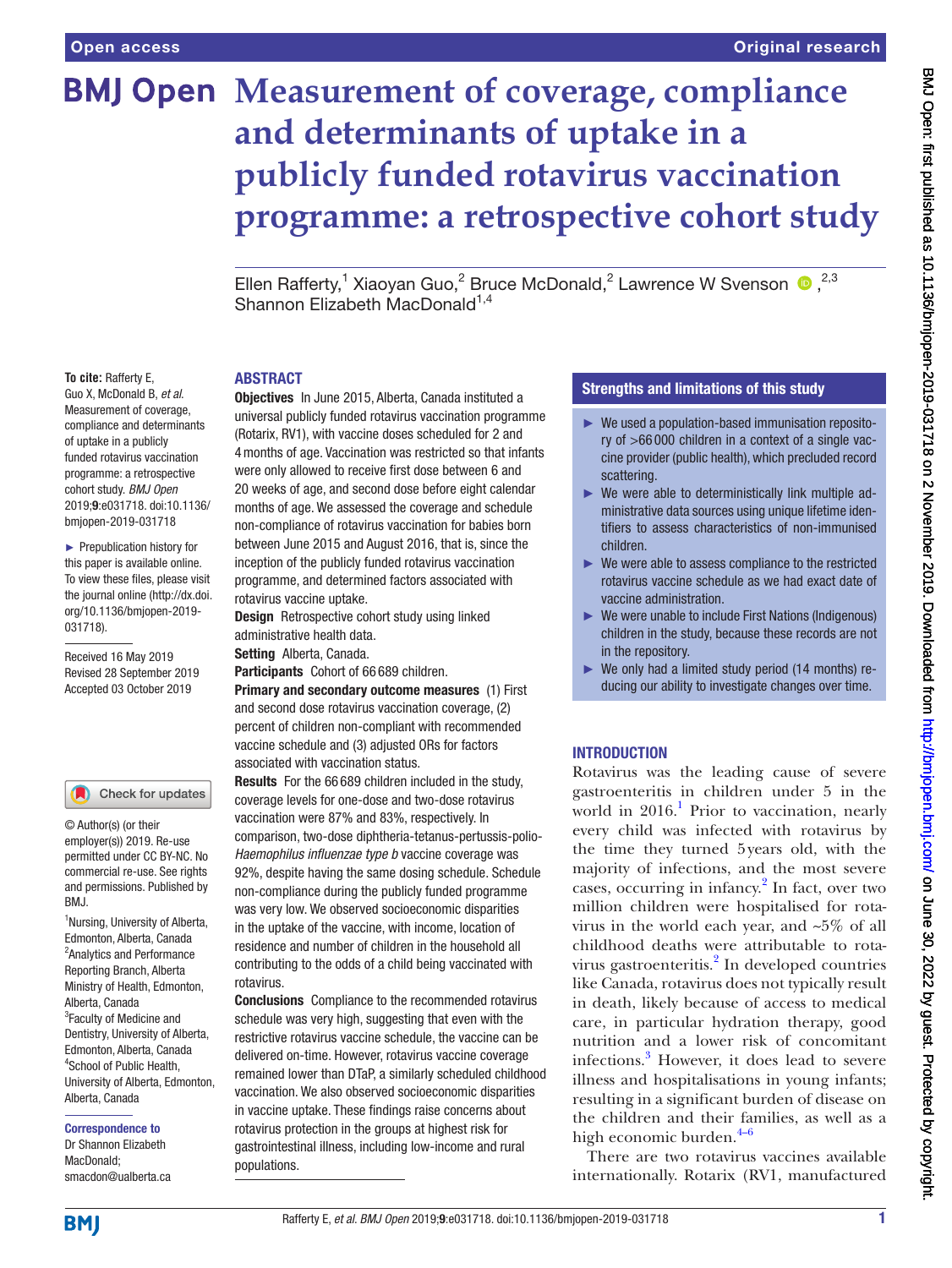by GlaxoSmithKline) is a monovalent vaccine requiring two doses. RotaTeq (RV5, manufactured by Merck) is a pentavalent vaccine requiring three doses.<sup>[2](#page-8-1)</sup> Estimates of the effectiveness of RV1 and RV5 suggest that if vaccine coverage is high, the vaccine is effective at preventing moderate and high severity rotavirus cases in highincome countries.  $378$  For instance, multiple studies found that three doses of RV5 were between 83% and 92%effective at preventing emergency department visits and hospitalisation in infants, and two doses of RV1 had an overall vaccine effectiveness between 92% and 98% in high-income countries.<sup>[3](#page-8-2)</sup> Furthermore, studies show up to 3 years of sustained protection postvaccination.<sup>[7](#page-8-4)</sup> There are concerns about the risk of intussusception in infants following rotavirus vaccination. The risk of this adverse event is very low, $\frac{910}{910}$  but there is concern the risk could increase if the vaccine is administered outside of the recommended schedule (eg,  $>8$  months).<sup>[3](#page-8-2)</sup>

An increasing number of countries are including rotavirus vaccine in their publicly funded vaccination programmes. [11](#page-8-6) In Canada, almost all provinces and territories have a universal rotavirus programme. The province of Alberta started universal rotavirus vaccination in June 2015 with RV1 being publicly funded and provided through public health clinics. RV5 was not publicly funded in Alberta during this period, although it was privately available. Prior to universal vaccination in Alberta, both the RV1 and RV5 vaccines were available privately, and individuals either purchased the vaccine out-of-pocket or received it through a private health insurance programme.

Measuring rotavirus vaccine coverage and the factors that contribute to coverage is important for vaccine programme planning and evaluation, to ensure high levels of coverage are reached and sustained. Furthermore, determining compliance levels can help clinicians and vaccine programme managers evaluate whether they are providing the vaccine safely and effectively.

A number of studies have measured coverage levels for rotavirus vaccine in developed countries, and a few have looked at compliance with the recommended schedule or factors that contribute to coverage.<sup>11–16</sup> Previous Canadian studies have measured coverage for publicly funded rotavirus vaccination<sup>13</sup> 17 using self-report data (eg, surveys) or a sample of electronic medical records from physicians to measure vaccination. However, these sampling techniques limit the size of the cohort and may bias the results. A comprehensive population-based immunisation repository can provide a more accurate measurement of rotavirus vaccine coverage and compliance levels, and an unbiased assessment of the factors that contribute to rotavirus vaccine uptake.

Therefore, the objective of this study was to use a province-wide immunisation repository to assess rotavirus coverage and schedule compliance in Alberta during the publicly funded vaccine programme. Specifically, we:

1. Measured rotavirus vaccine coverage according to the recommended schedule, including those who received

at least one dose (series initiation) and at least two doses (series completion).

- 2. Compared rotavirus vaccine coverage to coverage for a vaccine with the same administration schedule, namely diphtheria-tetanus-pertussis-polio-*Haemophilus influenzae type b* vaccine (DTaP-IPV-Hib).
- 3. Determined non-compliance with the recommended schedule, in particular the percentage of vaccinations that occurred outside the recommended schedule.
- 4. Determined factors associated with rotavirus uptake in Alberta.

# **METHODS**

## **Setting**

This retrospective cohort study took place in Alberta, a Canadian province with over 4.1million residents, of which 99% are registered with the province's universal, publicly funded health insurance plan. This plan offers Albertans a variety of healthcare services, including access to routine publicly funded vaccines. These vaccines are available according to a schedule set by the Ministry of Health. During the time of this analysis, RV1 was publicly funded in Alberta and recommended to be administered to children at 2 and 4months of age. Similarly, the first two doses of the DTaP-IPV-Hib vaccine are also recommended for children at 2 and 4months of age. The Alberta Ministry of Health policy requires the first dose of rotavirus be given between 6 weeks 0 days and 19 weeks 6days weeks of age, and series completion (two doses) before eight calendar months (8 months, 0 days since date of birth) of age, with at least 4weeks between doses. Starting 1 May 2018 the province of Alberta, along with the rest of Canada, switched to the three dose RV5; however, this change occurred after the end date for our analysis.

#### Cohort and data sources

We built our cohort and determined vaccination status using linked health administrative data available at the Alberta Ministry of Health. Using a registry of all births in Alberta (*Vital Statistics Registry*), we created a retrospective population-based cohort of Albertans born in the province between 1 June 2015 and 31 August 2016. From this registry, we also obtained information (at birth) on maternal age and marital status, number of children in the household, postal code, sex and gestational age (ie, full term or preterm). Furthermore, we estimated the location of residence (ie, urban/rural) and income quintile using postal code at time of birth and 2011 Canadian census data. At birth, Albertans are registered with the Alberta Health Care Insurance Plan, which includes a unique lifetime identifier that we used to link administrative health records for that individual, including their immunisation records. The *Immunisation and Adverse Reactions to Immunisation repository* records every publicly delivered vaccine dose in the province, with a few notable exceptions, including individuals who receive healthcare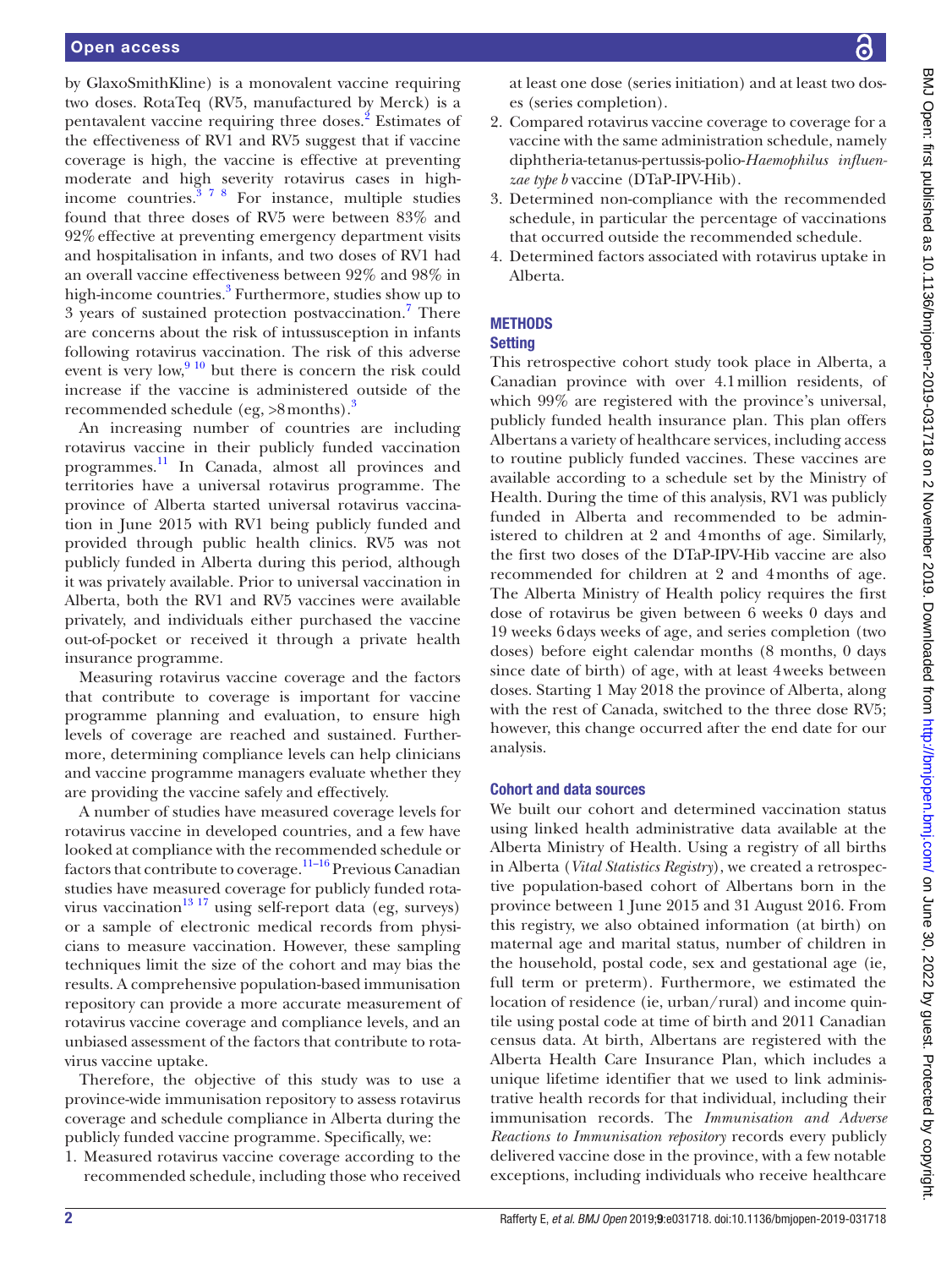in Lloydminster (healthcare administered by neighbouring province) and vaccines given on First Nations reserves (delivered outside the provincial health system). To accurately measure rotavirus vaccine coverage, we excluded any child who died or departed the province before they turned 8months old, those born in Lloydminster, and/or any child identified as First Nations. Historical RV5 doses (eg, out of province doses, or privately provided doses) were included in our analysis when they were documented in the provincial repository or the pharmaceutical information network database, which captures all pharmaceuticals dispensed in the province.

#### Patient and public involvement

Patients and the public were not directly involved at any stage in the research process. However, clinicians and policy advisors were involved as coinvestigators/authors throughout the study conception, design and interpretation of findings.

#### Data analysis

In the first stage of the analysis, we calculated the number and percentage of doses considered 'non-compliant' with the recommended rotavirus schedule. Non-compliant doses included (1) first dose too early (ie, before 6weeks of age), (2) first dose too late (ie, on or after 20 weeks of age), (3) second or third dose too late (ie, after eight calendar months of age), (4) dosing interval too short (ie, <4weeks between doses) and (5) too many doses (ie, received more than two doses of RV1).

For our birth cohort (ie, babies born between 1 June 2015 and 31 August 2016), we calculated the coverage for rotavirus vaccine series initiation and completion from 1 February 2016 to 31 April 2017. We defined series initiation as the percent of the cohort who received *at least one dose* of rotavirus vaccine between 6weeks and 8months of age. Series completion was defined as the percent of the cohort who received *at least two doses* of rotavirus vaccine between 6weeks and 8months of age, with at least 4weeks between doses. Therefore, first doses given too early, and second doses given too late or without the appropriate dosing interval were considered invalid, and not counted as a dose in the coverage estimates. Furthermore, we calculated the first (at least one dose) and second dose (at least two doses) coverage for DTaP-IPV-Hib at 8months old, allowing us to compare coverage levels of two vaccines with the same recommended age of administration, that is, 2 and 4months. For consistency, we only included doses of DTaP-IPV-Hib administered between 6weeks and 8months of age, even though, unlike rotavirus vaccine, there is no contraindication to late administration.

Using two separate multivariate logistic regression models, we compared the characteristics of individuals who received rotavirus vaccination (series initiation and completion) to those who were not vaccinated for rotavirus. We calculated adjusted ORs (aORs) and 95% CIs to test the association between vaccination status and eight different independent variables captured at birth. The

independent variables (all categorical) tested were year of birth, sex, gestational age, maternal age, maternal marital status, number of children in the household, urban/ rural residency and income quintile. Urban/rural residence was based on Alberta Health Services geographic standards $18$  with metro centres, metro influenced areas, urban and moderate urban influenced defined as 'urban' and large rural centres, rural areas and remote defined as 'rural'. Any potential interactions were tested based on clinical plausibility and findings from previous analyses.<sup>[19](#page-8-9)</sup> We used SAS V.9.4 to conduct all analyses.

#### **RESULTS**

The final cohort included 66689 children and 112743 rotavirus vaccine doses. We excluded any child who cancelled their Alberta Health insurance before they turned 8 months (n=288), was born in Lloydminster (n=44), or who identified as First Nations (n=3759). See [table](#page-3-0) 1 for the demographic characteristics of the cohort. Rotavirus vaccine coverage for ≥1dose (series initiation—86.9%) and  $\geq 2$  doses (series completion—82.5%) was consistently lower than the  $\geq 1$  dose (94.1%) and ≥2 doses (91.9%) DTaP-IPV-Hib coverage at 8months [\(figure](#page-4-0) 1). Overall, the per dose non-compliance level was very low  $(\sim 0.11 \%)$ . Non-compliance ranged from children receiving their first dose between 41 and 20 days too early (median: 28 days), or 1 and 87 days too late (median: 11 days); or receiving second dose vaccination up to 4 months too late (median: 2.5 months). Individuals were most likely to be non-compliant with the first dose than the second dose ([table](#page-4-1) 2). However, non-compliance did affect series completion; for instance, while only a very small percentage of individuals received their first dose of rotavirus vaccine late (0.15%), the majority (72.5%) of these individuals did not complete their rotavirus vaccine series.

A variety of factors influenced the likelihood of a child *not* being vaccinated for rotavirus and were consistent for both rotavirus vaccine series initiation and completion [\(table](#page-5-0) 3). Unmarried mothers (aOR 1.12,  $95\%$  CI 1.06 to 1.17) or those who had a greater number of children in their household at time of birth (four or more in comparison to one, aOR 5.99, 95%CI 5.57 to 6.44) had greater odds of not completing the rotavirus vaccine series. Similarly, children who were born preterm, in comparison to full term, had greater odds of not completing the series (aOR 1.26, 95%CI 1.15 to 1.39). When compared with mothers over 40 years of age, those aged 31–35 (aOR 0.86, 95%CI 0.75 to 0.98) and 36–40 (aOR 0.77, 95%CI 0.67 to 0.89) had significantly *lower* odds of not completing the rotavirus vaccine series, while mothers 21–25 years of age (aOR 1.82, 95%CI 1.58 to 2.10) and under 21 years of age (aOR 2.58, 95%CI 2.18 to 3.05) had significantly *greater* odds of not having their children fully vaccinated. In comparison, sex did not influence the likelihood of rotavirus vaccine series completion. Similar associations were found between all variables and vaccine series *initiation*.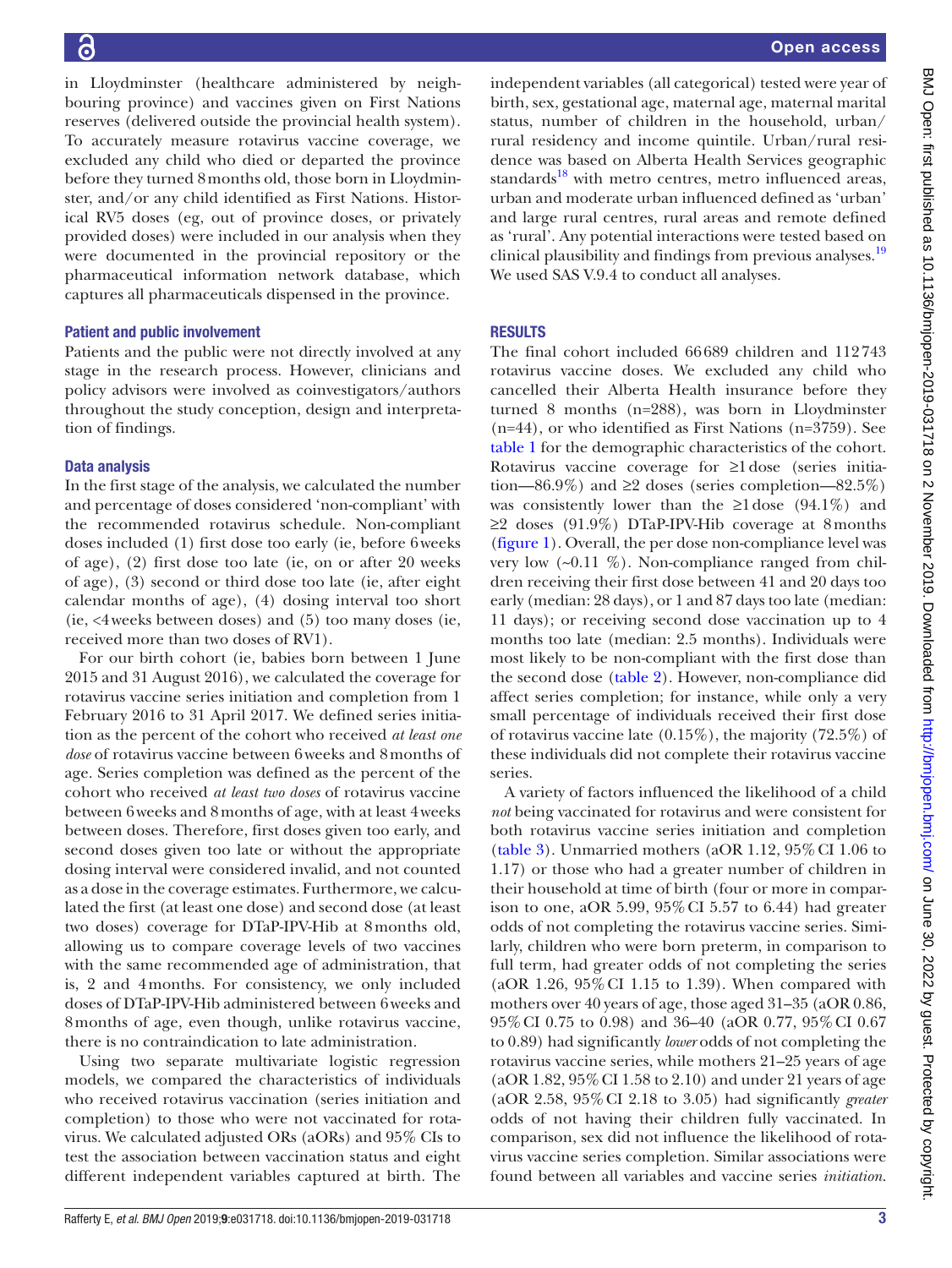<span id="page-3-0"></span>

| <b>Table 1</b>   | Cohort demographic information       |                |
|------------------|--------------------------------------|----------------|
| Variable         |                                      | $n$ (%)        |
|                  | Total number in the cohort (n=66689) |                |
| Vaccine coverage |                                      |                |
|                  | First dose rotavirus vaccine         | 57950 (86.90)  |
|                  | Second dose rotavirus vaccine*       | 55035 (82.52)  |
|                  | First dose DTaP-IPV-Hib vaccine      | 62757 (94.10)  |
|                  | Second dose DTaP-IPV-Hib vaccine     | 61311 (91.94)  |
| Income           |                                      |                |
| Q1               |                                      | 12146 (18.35)  |
| Q2               |                                      | 11610 (17.54)  |
| Q3               |                                      | 10914 (16.49)  |
| Q <sub>4</sub>   |                                      | 14726 (22.25)  |
| Q5               |                                      | 16792 (25.37)  |
| <b>Missing</b>   |                                      | 501(0.01)      |
|                  | Location of residence                |                |
| Urban            |                                      | 54344 (82.11)  |
| Rural            |                                      | 11844 (17.89)  |
| <b>Missing</b>   |                                      | 501(0.01)      |
|                  | Maternal age (in years)              |                |
| Under 21         |                                      | 2115 (3.17)    |
| $21 - 25$        |                                      | 9526 (14.28)   |
| $26 - 30$        |                                      | 22520 (33.77)  |
| $31 - 35$        |                                      | 22389 (33.57)  |
| $36 - 40$        |                                      | 8543 (12.81)   |
| Over 40          |                                      | 1596 (2.39)    |
|                  | No of children in the household      |                |
| 1                |                                      | 28309 (42.45)  |
| $\overline{2}$   |                                      | 23564 (35.33)  |
| 3                |                                      | 9538 (14.30)   |
| $\geq 4$         |                                      | 5278 (7.91)    |
|                  | Gestation age at birth               |                |
| Term             |                                      | 63606 (95.38)  |
| Preterm          |                                      | 3083 (4.62)    |
|                  | Maternal marital status              |                |
| Married          |                                      | 49548 (74.65)  |
| Not married      |                                      | 16828 (25.35)  |
| Unknown          |                                      | 313(0)         |
| <b>Sex</b>       |                                      |                |
| Female           |                                      | 32840 (49.24)  |
| Male             |                                      | 33849 (50.76)  |
| Year             |                                      |                |
| 2015             |                                      | 31 495 (47.23) |
| 2016             |                                      | 35 194 (52.77) |

\*A small number of doses (n=30) in the dataset were recorded as RV5, which were likely historical doses from out of province or private delivery of rotavirus vaccine. Therefore, to be consistent with Alberta guidelines,  $33$  any individual who received a dose of RV5 needed three doses of rotavirus vaccine for complete vaccination; these individuals are included in second dose coverage.

DTaP-IPV-Hib, diphtheria-tetanus-pertussis-polio-*Haemophilus influenzae type b*.

There was an interaction effect between location of residence and income, where rural children in lower income areas had lower odds of being vaccinated for rotavirus than those in higher income areas. In comparison, in urban areas, income did not affect one's odds of being vaccinated ([figure](#page-7-0) 2).

# **DISCUSSION**

This was one of the first studies to use a population-based immunisation repository to evaluate rotavirus vaccine schedule compliance, as well as measuring rotavirus vaccine coverage and the factors that determine uptake. Unsurprisingly, coverage levels during the publicly funded programme were significantly higher than during the privately funded programme (86.90% vs 2.7% initiated the series, respectively).<sup>11</sup> Other studies looking at universal rotavirus vaccine coverage have found similar or lower coverage levels in a publicly funded programme, both in Canada (series initiation: 81%, series completion: 84%) and internationally (series completion: 73%–83%).[20–22](#page-8-10)

As highlighted in this study, vaccine coverage at 8 months was lower for rotavirus than DTaP-IPV-Hib, 7.2% lower for ≥1 dose (series initiation) and 9.2% lower for ≥2 doses (series completion). Hull *et al*<sup>20</sup> noted a similar phenomenon in Australia, where rotavirus coverage was consistently 7% lower than other infant vaccines. Possible explanations for this variance include the fact that rotavirus vaccine is a live vaccine, and therefore there may be fewer children eligible to receive the vaccines due to contraindications (eg, mother on biologics, immunocompromising disorders). The age restrictions for rotavirus vaccination (eg, first dose must be administered by 20 weeks) may also play a factor, along with the fact that rotavirus was very recently added to the already expansive childhood vaccination programme in Alberta. However, in the UK where there are tighter rotavirus vaccine schedule restrictions, they observe similar coverage between DTaP and rotavirus vaccination.<sup>[16](#page-8-11)</sup> Possible explanations for the difference include the fact parents may be less trusting of newly added vaccines in  $\tilde{\text{Canada}}^{23}$  and are increasingly concerned about the number of vaccines their child is receiving, and therefore may opt out of the vaccines they consider 'less important'. $24\frac{24}{5}$  Moreover, in Canada when clinicians were asked which of the newer vaccines they considered important, they ranked rotavirus as one of the lowest, $26$  suggesting they may be less likely to recommend rotavirus vaccination for children. Future research should explore reasons for the difference in DTaP-IPV-Hib and rotavirus coverage rates, and use this evidence to improve rotavirus coverage levels.

We observed a marked difference in the levels of schedule non-compliance for rotavirus vaccination during the publicly funded programme in comparison to the privately funded programme. Specifically, during the privately funded period, MacDonald *et al*[19](#page-8-9) estimated that 7.9% of children received their vaccine too early (before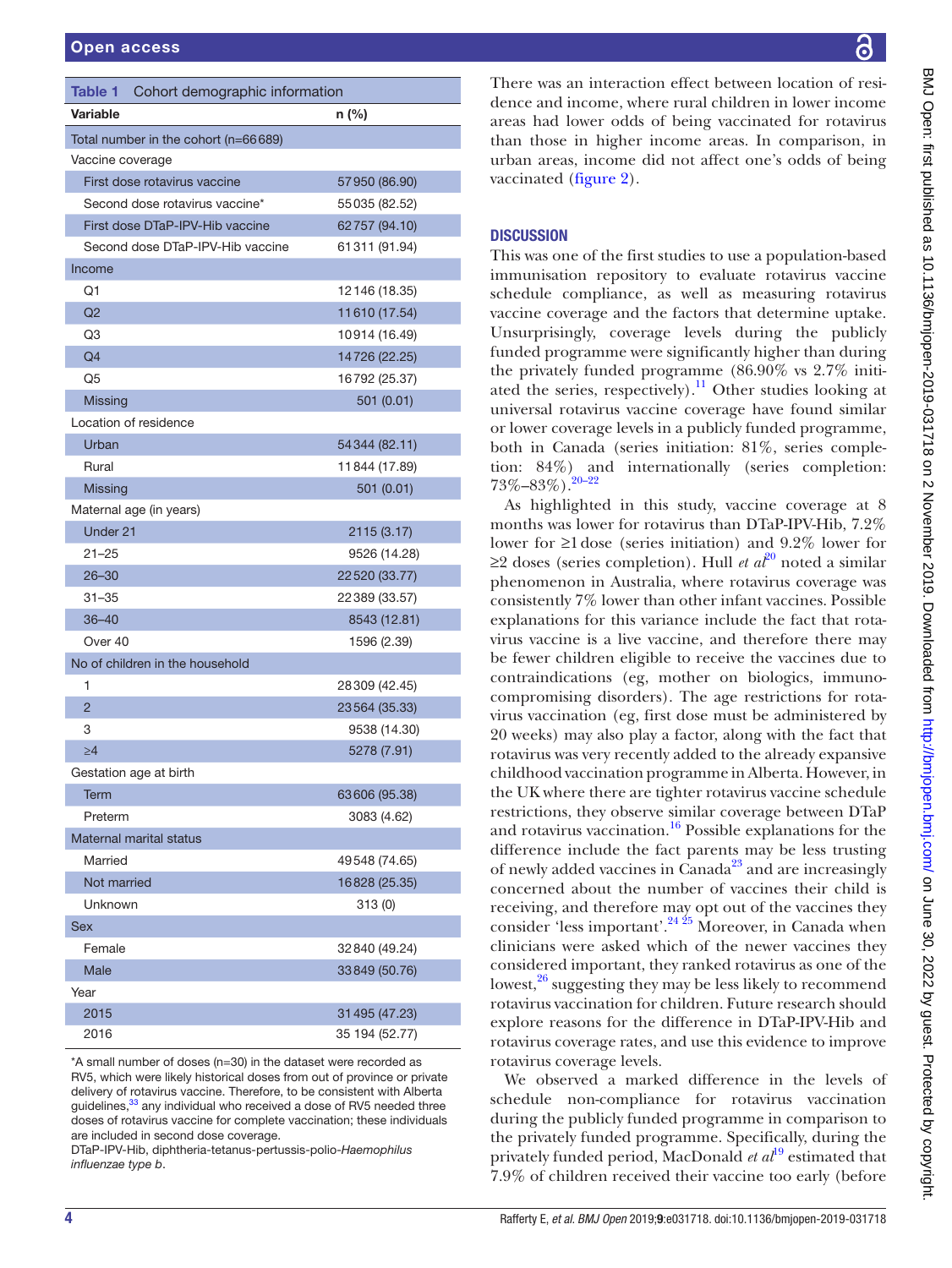



<span id="page-4-0"></span>Figure 1 Alberta rotavirus and DTaP-IPV-Hib coverage rates (≥1dose and ≥2 doses), 2016–2017. DTaP-IPV-Hib, diphtheriatetanus-pertussis-polio-*Haemophilus influenzae type b*.

6weeks) and 3.8% received it too late (after 32 weeks); in comparison, during the publicly funded period <0.1% of doses were given too early or too late. One explanation for the disparate non-compliance levels may be differences in vaccine provider; specifically, changing from physicians in the privately funded period to public health nurses in the publicly funded period. Public health nurses provide the vast majority of childhood vaccines in the province, and as such, may be more aware and knowledgeable about vaccination schedules and contraindications for specific

<span id="page-4-1"></span>

| <b>Table 2</b> Rotavirus vaccine schedule compliance |                                                                                               |                                  |
|------------------------------------------------------|-----------------------------------------------------------------------------------------------|----------------------------------|
| <b>Variable</b>                                      | <b>Definition</b>                                                                             | $n$ (%)                          |
| First rotavirus dose non-compliant*                  |                                                                                               |                                  |
| First dose too early                                 | First dose before 42 days of age                                                              | 3(0.01)                          |
| First dose too late                                  | First dose after 139 days of age                                                              | 88 (0.15)                        |
| Total                                                | Either first dose too early or too late                                                       | 91(0.16)                         |
| Second or third rotavirus dose non-<br>compliant†    |                                                                                               |                                  |
| Dosing interval too short                            | <28 days between first-second or second-third dose                                            | 8(0.01)                          |
| Second/third doses‡ too late                         | Second or third doses after 8 months of age                                                   | 18(0.03)                         |
| Three doses administered when<br>unnecessary         | Three doses when only two doses are required                                                  | 12(0.02)                         |
| Total                                                | Dosing interval too short, or second or third dose too late, or<br>three invalid doses        | 38(0.05)                         |
| Total non-compliant doses§                           | Any non-compliant dose                                                                        | 129(0.11)                        |
| <b>Total compliant doses</b>                         | Compliant first rotavirus vaccine doses<br>Compliant second and third rotavirus vaccine doses | 57 500 (99.84)<br>55 114 (99.93) |

\*Denominator equals the total number of first doses=57591.

†Denominator equals the total number of second and third doses=55152.

‡A small number of doses (n=30) in the data set were recorded as RV5, which were likely historical doses from out of province or private delivery of rotavirus vaccine. Therefore, to be consistent with Alberta guidelines,<sup>[33](#page-9-0)</sup> any individual who received a dose of RV5 needed three doses of rotavirus vaccine for complete vaccination.

§Denominator equals the total number of first, second and third doses=112743.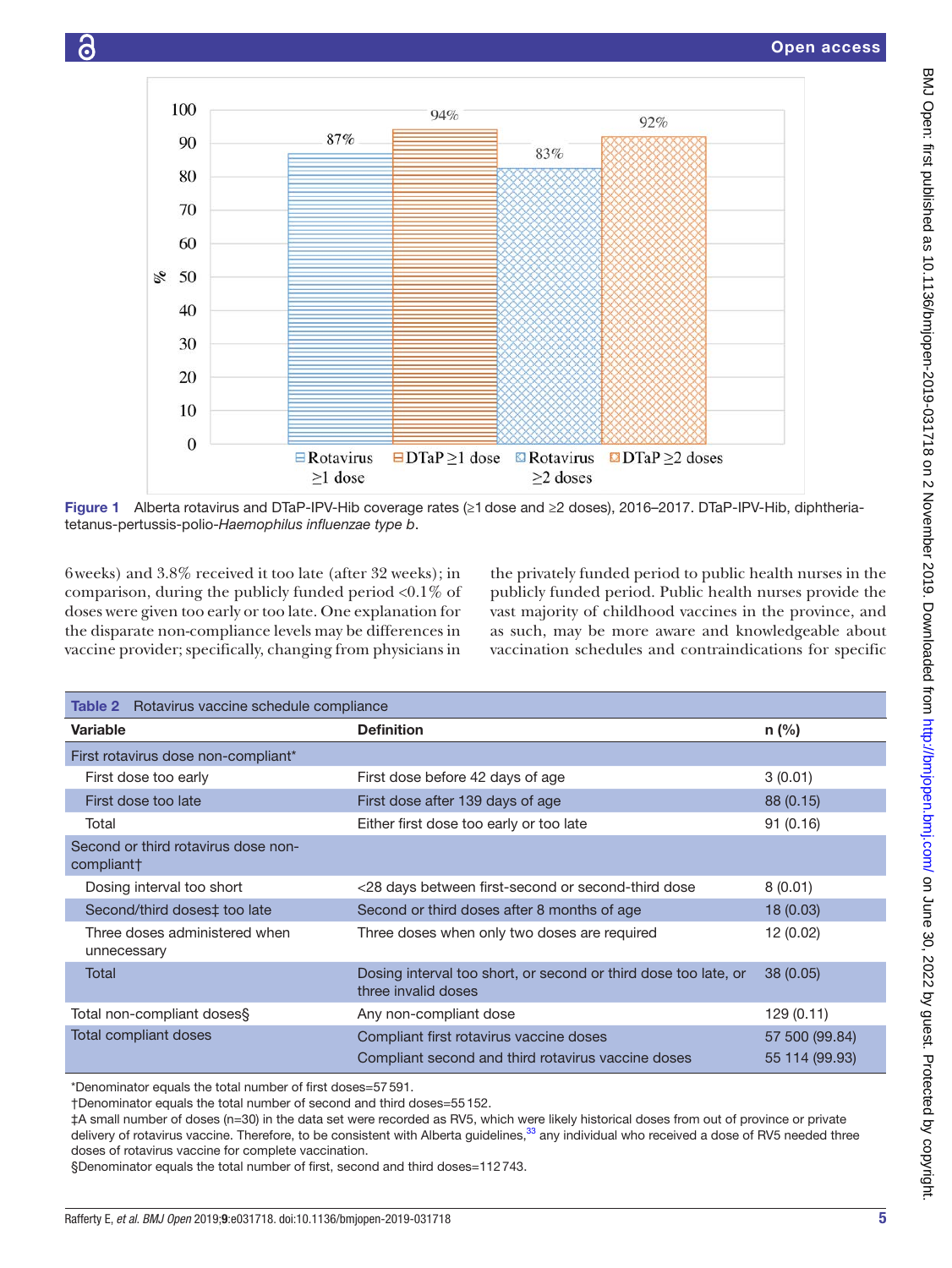| Table 3                         |                                                     |                                                                  | Multivariate logistic regression of factors associated with rotavirus vaccination series initiation and completion |                                                       |                                     |                                       |                                                          |                                                    |
|---------------------------------|-----------------------------------------------------|------------------------------------------------------------------|--------------------------------------------------------------------------------------------------------------------|-------------------------------------------------------|-------------------------------------|---------------------------------------|----------------------------------------------------------|----------------------------------------------------|
|                                 | Series initiation                                   |                                                                  |                                                                                                                    |                                                       | Series completion#                  |                                       |                                                          |                                                    |
| Characteristics*                | Received 0<br>doses, % (n)                          | $\widehat{\epsilon}$<br>$\sqrt{6}$<br>Received<br>$\geq$ 1 dose, | <b>initiating</b> §<br><b>Unadjusted OR</b><br>(95% Cl)<br>for not                                                 | <b>Adjusted OR for</b><br>not initiating§<br>(95% Cl) | one doses, % (n)<br>ŏ<br>Received 0 | Received at least<br>two doses, % (n) | <b>Unadjusted OR for</b><br>not completing<br>$(95%$ CI) | not completing¶**<br>Adjusted OR for<br>$(95%$ CI) |
| Income                          |                                                     |                                                                  |                                                                                                                    |                                                       |                                     |                                       |                                                          |                                                    |
| Q5 (highest)                    | 10.05 (1688)                                        | 89.95 (15104)                                                    | Ref                                                                                                                | $\frac{1}{2}$                                         | 13.55 (2276)                        | 86.45 (14516)                         | Ref                                                      | $\frac{4}{\sqrt{2}}$                               |
| $\overline{d}$                  | 11.84 (1744)                                        | 88.16 (12982)                                                    | 12 to 1.29<br>1.20(1.                                                                                              | N/A                                                   | 15.79 (2325)                        | (12401)<br>84.21                      | .27)<br>1.20(1.12 to                                     | N/A                                                |
| $\mathcal{C}^3$                 | 13.28 (1449)                                        | 86.72 (9465)                                                     | 1.37 (1.27 to 1.48)                                                                                                | $\frac{1}{2}$                                         | 17.58 (1919)                        | 82.42 (8995)                          | 1.36 (1.27 to 1.45)                                      | $\frac{1}{2}$                                      |
| $\alpha$                        | 14.50 (1683)                                        | 85.50 (9927)                                                     | 1.52 (1.41 to 1.63)                                                                                                | N/A                                                   | 19.40 (2252)                        | 80.60 (9358)                          | 1.54(1.44 to 1.64)                                       | N/A                                                |
| Q1 (lowest)                     | 16.96 (2060)                                        | 83.04 (10086)                                                    | 1.83 (1.71 to 1.96)                                                                                                | $\frac{1}{2}$                                         | 22.53 (2736)                        | 77.47 (9410)                          | 1.85 (1.74 to 1.97)                                      | $\frac{1}{2}$                                      |
| Location of residence           |                                                     |                                                                  |                                                                                                                    |                                                       |                                     |                                       |                                                          |                                                    |
| Urban                           | 11.06 (6008)                                        | 88.94 (48336)                                                    | Ref                                                                                                                | $\frac{4}{2}$                                         | 15.37 (8351)                        | 84.63 (45993)                         | Ref                                                      | $\frac{4}{2}$                                      |
| Rural                           | 22.09 (2616)                                        | 77.91 (9228)                                                     | 17 to 1.92)<br>2.28(2)                                                                                             | $M \times$                                            | 26.65 (3157)                        | 73.35 (8687)                          | 2.00 (1.91 to 2.10)                                      | N/A                                                |
|                                 | Income and location of residence (interaction term) |                                                                  |                                                                                                                    |                                                       |                                     |                                       |                                                          |                                                    |
| Urban-Q5                        | 9.63 (1446)                                         | 90.37 (13564)                                                    | Ref                                                                                                                | Ref                                                   | 13.02 (1954)                        | 86.98 (13056)                         | Ref                                                      | Ref                                                |
| Urban-Q4                        | 10.83 (1369)                                        | 89.17 (11270)                                                    | 1.14(1.05 to 1.23)                                                                                                 | 1.08 (1.00 to 1.17)                                   | 14.82 (1873)                        | 85.18 (10766)                         | 1.16 (1.09 to 1.25)                                      | 1.09 (1.02 to 1.17)                                |
| Urban-Q3                        | 12.06 (1025)                                        | 87.94 (7476)                                                     | 1.29(1.18 to 1.40)                                                                                                 | 1.17 (1.07 to 1.28)                                   | 16.48 (1401)                        | 83.52 (7100)                          | 1.32 (1.22 to 1.42)                                      | 1.19(1.10 to 1.29)                                 |
| Urban-Q2                        | 12.05 (1087)                                        | 87.95 (7932)                                                     | 1.29 (1.18 to 1.40)                                                                                                | 1.12 $(1.03 \text{ to } 1.22)$                        | 16.88 (1522)                        | 83.12 (7497)                          | 1.36 (1.26 to 1.50)                                      | 1.17 (1.09 to 1.26)                                |
| Urban-Q1                        | 11.78 (1081)                                        | 88.22 (8094)                                                     | 1.25(1.15 to 1.36)                                                                                                 | 1.02(0.93 to 1.11)                                    | 17.45 (1601)                        | 82.55 (7574)                          | 1.41(1.31 to 1.52)                                       | 1.14 (1.06 to 1.23)                                |
| Rural-Q5                        | 13.58 (242)                                         | 86.42 (1540)                                                     | 1.47 (1.27 to 1.71)                                                                                                | 1.18(1.02 to 1.37)                                    | 18.07 (322)                         | 81.93 (1460)                          | 1.47(1.29 to 1.68)                                       | 1.16 (1.01 to 1.32)                                |
| Rural-Q4                        | 17.97 (375)                                         | 82.03 (1712)                                                     | 2.06 (1.82 to 2.33)                                                                                                | 1.61 (1.42 to 1.83)                                   | 21.66 (452)                         | 78.34 (1635)                          | 1.85(1.65 to 2.07)                                       | 1.42 (1.26 to 1.60)                                |
| Rural-Q <sub>3</sub>            | 17.57 (424)                                         | 82.43 (1989)                                                     | 2.00 (1.78 to 2.25)                                                                                                | 1.54 (1.35 to 1.72)                                   | 21.47 (518)                         | 78.53 (1895)                          | 1.83 (1.64 to 2.04)                                      | 1.36 (1.22 to 1.52)                                |
| Rural-Q2                        | 23.00 (596)                                         | 77.00 (1995)                                                     | 52 to 3.12)<br>2.80 (2.                                                                                            | 1.93(1.73 to 2.16)                                    | 28.17 (730)                         | 71.83 (1861)                          | 2.62 (2.38 to 2.89)                                      | 1.78 (1.61 to 1.98)                                |
| Rural-Q1                        | 32.95 (979)                                         | 67.05 (1992)                                                     | 4.61 (4.20 to 5.06)                                                                                                | 3.16 (2.86 to 3.48)                                   | 38.20 (1135)                        | 61.80 (1836)                          | 4.13 (3.78 to 4.51)                                      | 2.79 (2.55 to 3.07)                                |
| Maternal age (in years)         |                                                     |                                                                  |                                                                                                                    |                                                       |                                     |                                       |                                                          |                                                    |
| Over <sub>40</sub>              | 15.66 (250)                                         | 84.34 (1346)                                                     | Ref                                                                                                                | Ref                                                   | 20.11 (321)                         | 79.89 (1275)                          | Ref                                                      | Ref                                                |
| $36 - 40$                       | 11.87(1014)                                         | 88.13 (7529)                                                     | 0.73(0.62 to 0.84)                                                                                                 | 0.76 (0.65,0.89)                                      | 15.50 (1324)                        | 84.50 (7219)                          | 0.73 (0.64 to 0.83)                                      | $0.77(0.67$ to $0.89$                              |
| $31 - 35$                       | 11.53 (2582)                                        | 88.47 (19 807)                                                   | 0.70 (0.61 to 0.81)                                                                                                | 0.84(0.73 to 0.97)                                    | 15.11 (3382)                        | 84.89 (19 007)                        | 0.71 (0.62 to 0.80)                                      | 0.86 (0.75 to 0.98)                                |
| 26-30                           | 12.50 (2814)                                        | 87.50 (19 706)                                                   | 0.77 (0.67 to 0.89)                                                                                                | 1.05(0.90 to 1.21)                                    | 16.85 (3795)                        | 83.15 (18 725)                        | 0.81 (0.71 to 0.91)                                      | 1.11 (0.97 to 1.27)                                |
| $21 - 25$                       | 17.51 (1668)                                        | 82.49 (7858)                                                     | 1.14 (0.99 to 1.32)                                                                                                | 1.71 (1.47 to 2.00)                                   | 23.71 (2259)                        | 76.29 (7267)                          | 1.24(1.08 to 1.41)                                       | 1.82 (1.58 to 2.10)                                |
| Under 21                        | 19.43 (411)                                         | 80.57 (1704)                                                     | 1.54<br>1.30(1.09 to                                                                                               | 2.99)<br>2.48 (2.10 to                                | 27.09 (573)                         | 72.91 (1542)                          | 1.48(1.26 to 1.72)                                       | 3.05<br>2.58(2.18)                                 |
| No of children in the household |                                                     |                                                                  |                                                                                                                    |                                                       |                                     |                                       |                                                          |                                                    |
|                                 | 8.15 (2307)                                         | 91.85 (26 002)                                                   | Ref                                                                                                                | Ref                                                   | 11.68 (3307)                        | 88.32 (25 002)                        | Ref                                                      | Ref                                                |
| $\mathbf{\Omega}$               | 12.79 (3013)                                        | 87.21 (20 551)                                                   | 1.65 (1.56 to 1.75)                                                                                                | 1.90(1.78 to 2.01)                                    | 17.07 (4022)                        | 82.93 (19 542)                        | 1.56 (1.48 to 1.64)                                      | 1.82 (1.73 to 1.92)                                |
| က                               | 18.33 (1748)                                        | (7790)<br>81.67                                                  | 71)<br>$\sim$<br>37 <sub>to</sub><br>$\ddot{\mathcal{S}}$<br>2.53                                                  | 3.18<br>(2.76 to<br>2.96                              | (2249)<br>23.58                     | (7289)<br>76.42                       | 2.48)<br>.20 to<br>Ξ,<br>2.33                            | $(2.65$ to $3.01)$<br>2.82                         |
|                                 |                                                     |                                                                  |                                                                                                                    |                                                       |                                     |                                       |                                                          | Continued                                          |

 $\overline{\partial}$ 

<span id="page-5-0"></span>6 Rafferty E, *et al*. *BMJ Open* 2019; 9:e031718. doi:10.1136/bmjopen-2019-031718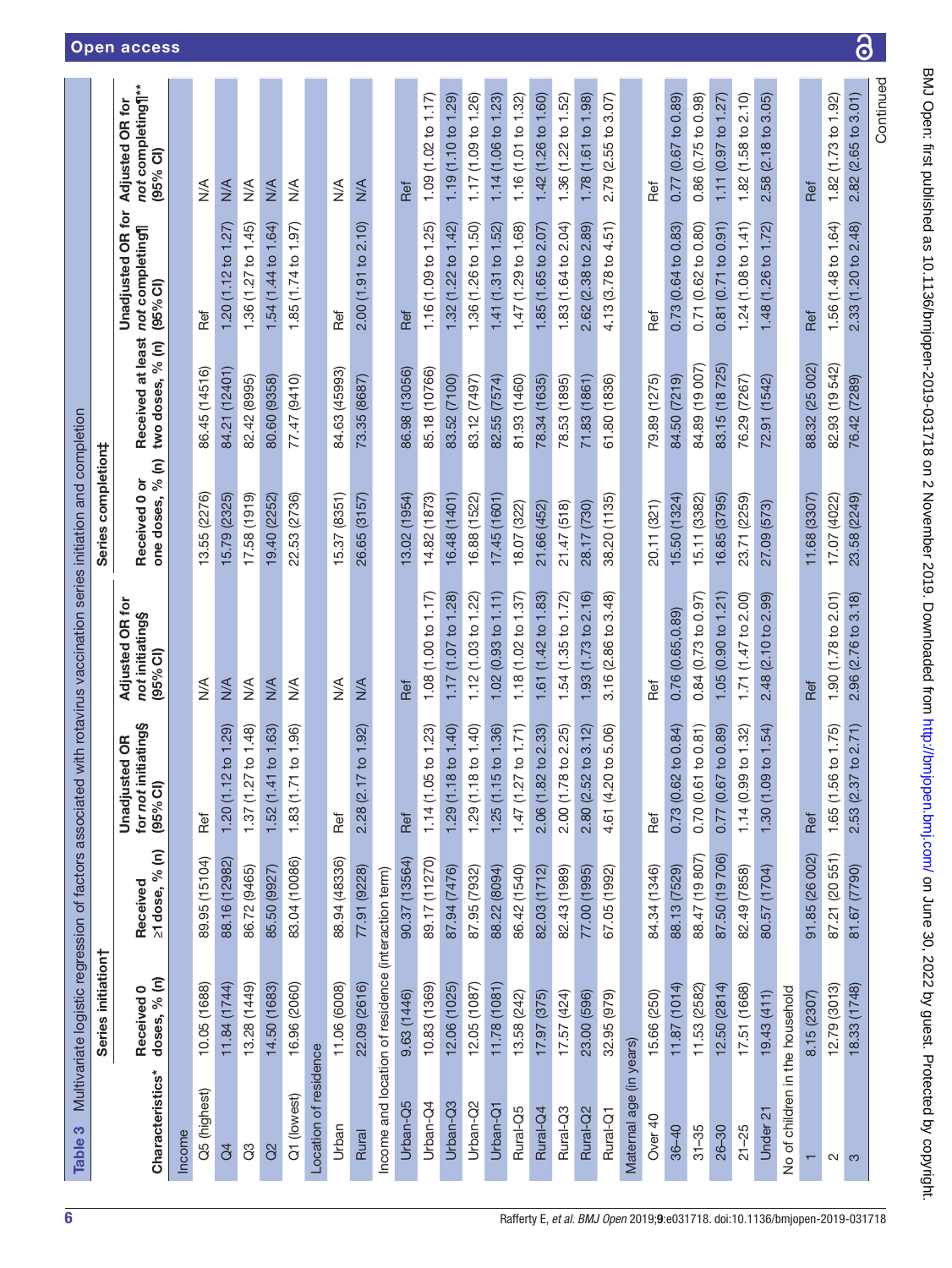| Continued<br>Table 3    |                            |                            |                                                                                                                                                                                                                                                                                                                                                                                                                                                   |                                                       |                                   |                           |                                                              |                                                         |
|-------------------------|----------------------------|----------------------------|---------------------------------------------------------------------------------------------------------------------------------------------------------------------------------------------------------------------------------------------------------------------------------------------------------------------------------------------------------------------------------------------------------------------------------------------------|-------------------------------------------------------|-----------------------------------|---------------------------|--------------------------------------------------------------|---------------------------------------------------------|
|                         |                            |                            |                                                                                                                                                                                                                                                                                                                                                                                                                                                   |                                                       |                                   |                           |                                                              |                                                         |
|                         | Series initiation†         |                            |                                                                                                                                                                                                                                                                                                                                                                                                                                                   |                                                       | Series completion‡                |                           |                                                              |                                                         |
| Characteristics*        | doses, % (n)<br>Received 0 | ≥1 dose, % (n)<br>Received | for not initiating§<br><b>Unadjusted OR</b><br>(95% <sub>°</sub> )                                                                                                                                                                                                                                                                                                                                                                                | <b>Adjusted OR for</b><br>not initiating§<br>(95% CI) | one doses, % (n)<br>Received 0 or | two doses, % (n) (95% CI) | <b>Unadjusted OR for</b><br>Received at least not completing | not completing¶**<br><b>Adjusted OR for</b><br>(95% CI) |
| 4 or more               | 31.66 (1671)               | 68.34 (3607)               | 86 to 5.61)<br>5.22 (4.                                                                                                                                                                                                                                                                                                                                                                                                                           | 6.09 (5.62 to 6.59)                                   | 39.33 (2076)                      | 60.67 (3202)              | 4.90 (2.59 to 5.24)                                          | 5.99 (5.57 to 6.44)                                     |
| Gestation age at birth  |                            |                            |                                                                                                                                                                                                                                                                                                                                                                                                                                                   |                                                       |                                   |                           |                                                              |                                                         |
| (≥36 weeks<br>Term      | 12.94 (8228)               | 87.06 (55 378)             | Ref                                                                                                                                                                                                                                                                                                                                                                                                                                               | Ref                                                   | 17.28 (10 993)                    | 82.72 (52 613)            | Ref                                                          | Ref                                                     |
| (<36 weeks)<br>Preterm  | 16.57(511)                 | 83.43 (2572)               | 1.34 (1.21 to 1.48)                                                                                                                                                                                                                                                                                                                                                                                                                               | 1.30 (1.17 to 1.44)                                   | 21.44 (661)                       | 78.56 (2422)              | 1.31(1.20 to 1.43)                                           | 1.26(1.15 to 1.39)                                      |
| Maternal marital status |                            |                            |                                                                                                                                                                                                                                                                                                                                                                                                                                                   |                                                       |                                   |                           |                                                              |                                                         |
| Married                 | 12.86 (6370)               | 87.14 (43 178)             | Ref                                                                                                                                                                                                                                                                                                                                                                                                                                               | Ref                                                   | 16.59 (8219)                      | 83.41 (41 329)            | Ref                                                          | Ref                                                     |
| Not married             | 13.76 (2316)               | 86.24 (14 512)             | 1.08 (1.03 to 1.14)                                                                                                                                                                                                                                                                                                                                                                                                                               | 0.97(0.91 to 1.02)                                    | 20.01 (3368)                      | 79.99 (13 460)            | 1.26 (1.20 to 1.32)                                          | 1.12 $(1.06 \text{ to } 1.17)$                          |
| Sex                     |                            |                            |                                                                                                                                                                                                                                                                                                                                                                                                                                                   |                                                       |                                   |                           |                                                              |                                                         |
| Male                    | 13.02 (4406)               | 86.98 (29 443)             | Ref                                                                                                                                                                                                                                                                                                                                                                                                                                               | Ref                                                   | 17.38 (5883)                      | 82.62 (27 966)            | Ref                                                          | Ref                                                     |
| Female                  | 13.19 (4333)               | 86.81 (28 507)             | 1.02 (0.97 to 1.06)                                                                                                                                                                                                                                                                                                                                                                                                                               | 1.01 (0.96 to 1.06)                                   | 17.57(5771)                       | 82.43 (27 069)            | 1.01 (0.97 to 1.06)                                          | 1.01(0.97 to 1.05)                                      |
| Year                    |                            |                            |                                                                                                                                                                                                                                                                                                                                                                                                                                                   |                                                       |                                   |                           |                                                              |                                                         |
| 2015                    | 13.19 (4154)               | 86.81 (27 341)             | Ref                                                                                                                                                                                                                                                                                                                                                                                                                                               | Ref                                                   | 17.40 (5479)                      | 82.45 (29 019)            | Ref                                                          | Ref                                                     |
| 2016                    | 13.03 (4585)               | 86.97 (30 609)             | 1.01 (0.97 to 1.06)                                                                                                                                                                                                                                                                                                                                                                                                                               | 0.99(0.94 to 1.03)                                    | 17.55 (6175)                      | 82.60 (26 016)            | $0.99$ (0.95 to 1.03)                                        | 1.02 (0.98 to 1.06)                                     |
|                         |                            |                            | ‡Series completion is defined as the percent of the cohort who received at least two doses of rotavirus vaccine between 6 weeks and 8 months of age, with at least 28 days between<br>tSeries initiation is defined as the percent of the cohort who received at least one dose of rotavirus vaccine between 6 weeks and 8 months of age.<br>*Year and sex did not meet the criteria for inclusion in the model (statistical significance >0.35). |                                                       |                                   |                           |                                                              |                                                         |
| doses.                  |                            |                            | Modds of not being vaccinated with two doses of the rotavirus vaccine compared with receiving at least two doses of the rotavirus vaccine.<br>§Odds of not being vaccinated with rotavirus vaccine compared with receiving at least one dose of the rotavirus vaccine.                                                                                                                                                                            |                                                       |                                   |                           |                                                              |                                                         |
|                         |                            |                            | "Adjusted OR controls for all variables in the model and statistically significant interaction.                                                                                                                                                                                                                                                                                                                                                   |                                                       |                                   |                           |                                                              |                                                         |

6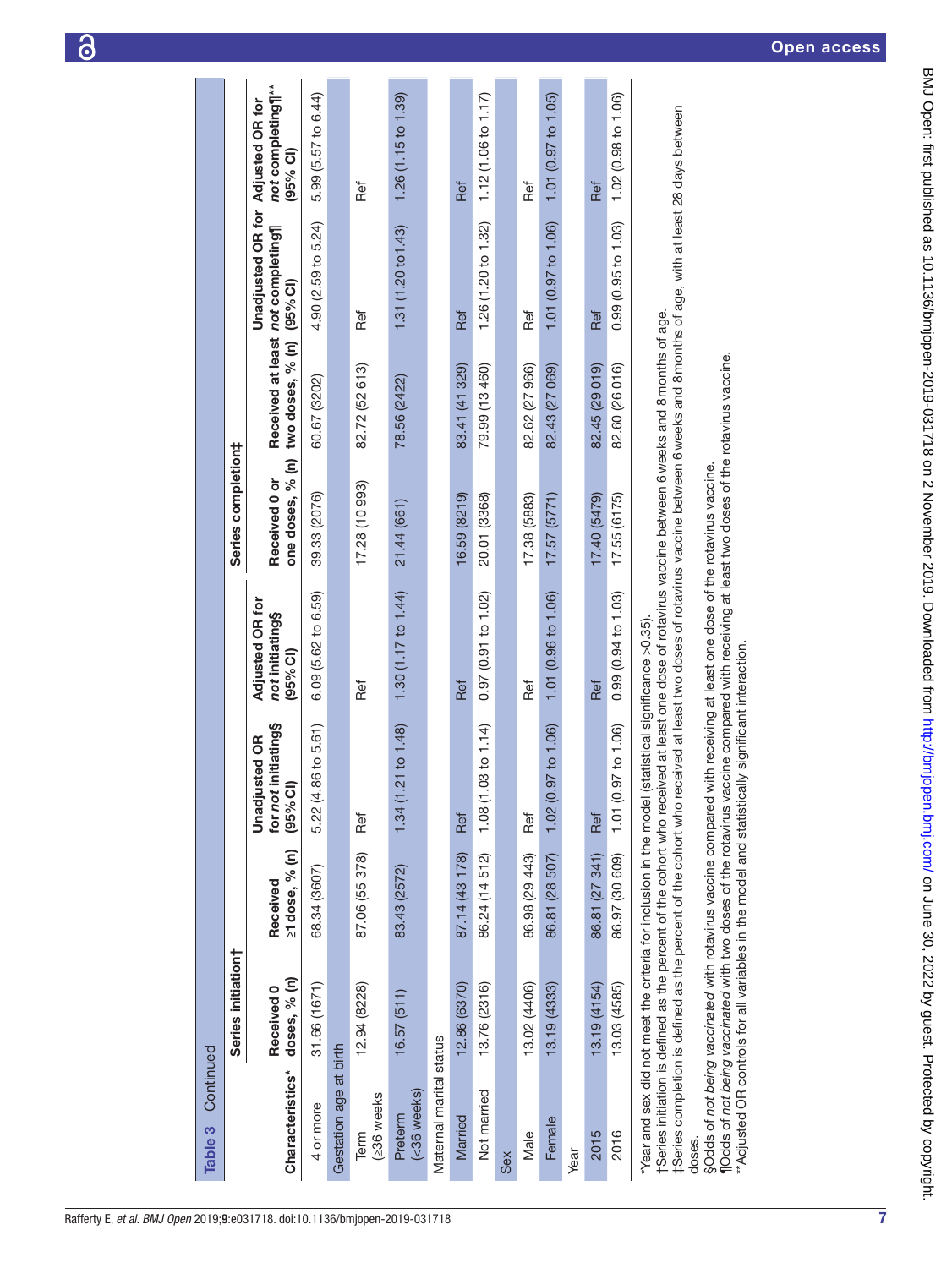

<span id="page-7-0"></span>Figure 2 Rotavirus vaccine coverage (proportion of children dispensed (≥1dose) by income and location (urban/rural residence).

vaccines. Physician's provision of the privately funded vaccine in Alberta required parents to fill a prescription for the rotavirus vaccine and bring it to the physician for administration, and therefore, parents were partially responsible for on-time dose delivery. Moreover, in the privately funded period, most individuals purchased RV5, which required three doses and therefore increased the possibility for schedule non-compliance.<sup>[15](#page-8-12)</sup>

Many of the predictive factors for rotavirus uptake remained consistent between the publicly and privately funded programmes, including number of children in the household, income and location of residence. At the same time, there were also some notable differences. For example, while preterm infants had greater odds of receiving the rotavirus vaccine during the privately funded period, $\frac{19}{19}$  the opposite was true during the publicly funded period. This difference may be because public health nurses do not provide RV1 to infants in the Neonatal Intensive Care Unit, which puts the onus on parents to bring their child to a public health clinic following hospital discharge (and which may be too late for receipt of the vaccine). The under-vaccination of preterm infants is an important concern because it is highly recommended they receive the rotavirus vaccine, as they are at an increased risk of severe disease.<sup>27</sup>

Similar to our findings, studies in both the  $UK^{28}$  and  $USA<sup>21</sup>$  found income, social deprivation and location of residence were significant predictors for rotavirus uptake. However, we were the first to identify an interaction between location of residence and income, where income effected the odds of someone living in a rural area getting vaccinated. Canada sees similar socioeconomic disparities in vaccine uptake in other publicly available vaccines, including pertussis.<sup>[29](#page-9-6)</sup> Specifically, Gilbert *et al*<sup>29</sup> found lower income household, parents with lower education and children born out of Canada had higher odds of being partially immunised for pertussis. $29$  The low rotavirus vaccination rate in those with lower-income rural communities is particularly concerning as this population is at a higher risk of gastrointestinal illness.<sup>30</sup> A Canadian study found that partial vaccination was more common than complete rejection, suggesting that access may be more of an issue for this population than active rejection.<sup>31</sup> However, more research into why we see this socioeconomic and demographic discrepancy in vaccination status is needed and may identify some levers to improve coverage (eg, better public transportation links to rural health centres).

At the same time, there were some notable differences between our findings and a similar study conducted in Ontario[.13](#page-8-7) Specifically, Wilson *et al*[13](#page-8-7) did not find income, preterm birth or location of residence were significant predictors for rotavirus vaccine uptake. They also identified some additional factors that increase vaccine uptake,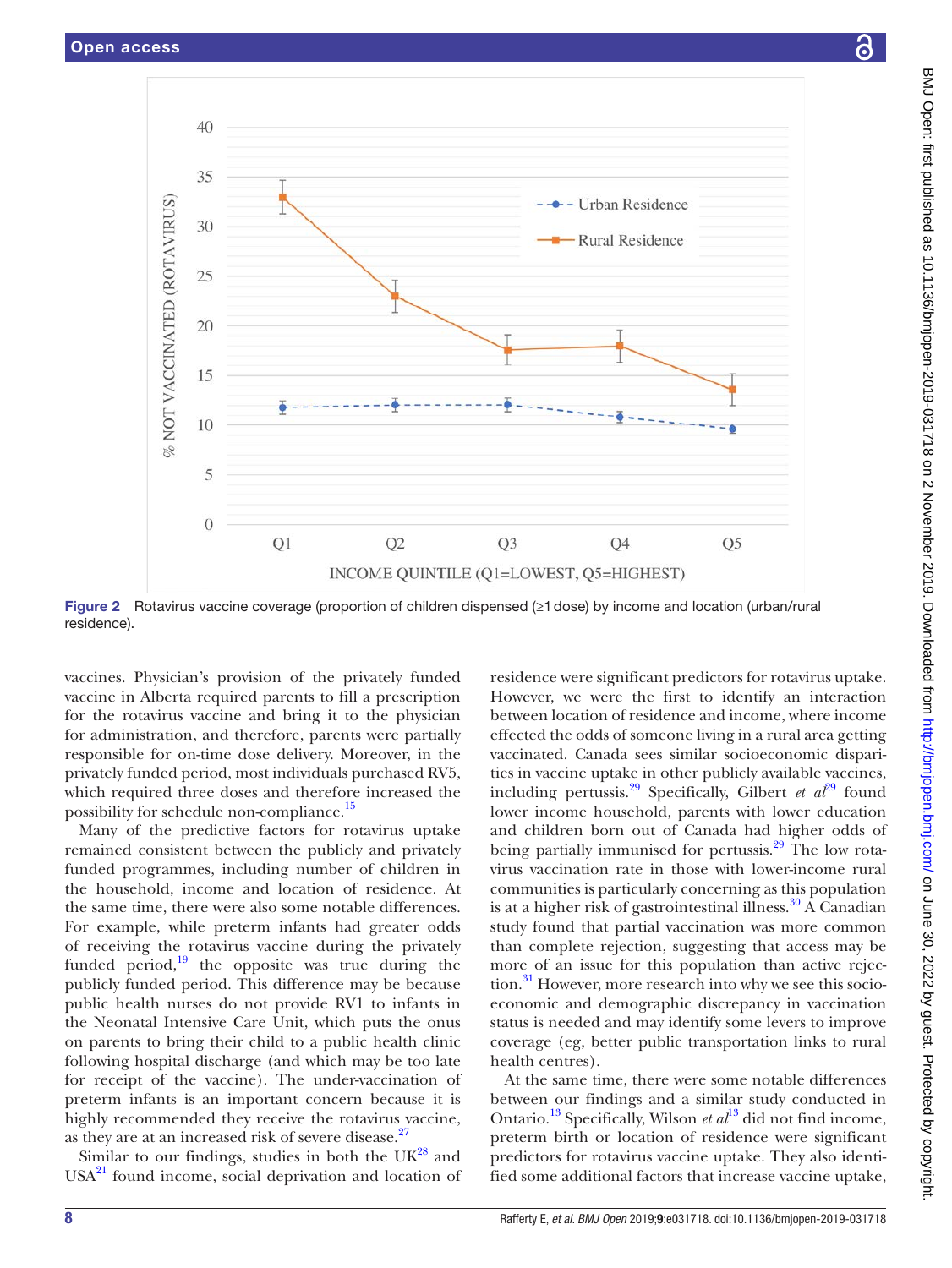including high continuity of care, maternal influenza vaccination and maternal immigration in the last 5years. One reason for the inconsistent findings may be sampling technique and sample size; our study included the whole Alberta population (n=66689), whereas Wilson *et al*<sup>[13](#page-8-7)</sup> were limited to a sample based on 3% of physicians in the province who had chosen to share their data (n=7486).

We had some notable limitations in our analysis. First, we were unable to capture vaccines provided through Albertan physicians; however, individuals would have to pay for vaccines delivered from a physician and therefore we assumed a very small number of parents would choose this option. Second, we were unable to capture vaccine uptake in First Nations populations. This may be an important factor to capture in future analyses, especially as MacDonald *et al*<sup>[19](#page-8-9)</sup> found First Nations children had significantly lower odds of being vaccinated with rotavirus during the privately funded vaccination programme. Furthermore, a study conducted in Australia found rotavirus coverage levels were 11%–17%lower in Indigenous infants, with more vaccination occurring offschedule in this population.<sup>20</sup> Third, we only had approximately 1year of data, which meant it was difficult to track changes over time. However, since we were working at the population level, we were able to establish a large sample size for the analysis.

#### **CONCLUSION**

As of 2018, many developed countries, including 40% of European countries, have no national recommendations for rotavirus vaccine, and continue to debate the benefits of adding a rotavirus vaccine to their universal vaccination programmes[.11 32](#page-8-6) Our study findings provide evidence on what rotavirus vaccine coverage levels a developed country can expect to achieve with a universal vaccine programme and how those levels compare to other vaccines given on the same schedule. It is noteworthy that with tighter restrictions on age for administration of rotavirus vaccination (which is the case for RV5 in Canada, and for both RV1 and RV5 in the US and Australia), coverage levels may be lower than those observed in our study. Our study shows that a publicly funded system can achieve very high levels of schedule compliance, even with a restrictive rotavirus vaccine schedule, but highlights some populations (eg, preterm infants, low-income rural populations) that may remain under-vaccinated.

Twitter Lawrence W Svenson [@Larry\\_Svenson](https://twitter.com/Larry_Svenson) and Shannon Elizabeth MacDonald [@SE\\_MacDonald](https://twitter.com/SE_MacDonald)

Contributors The study was conceptualised by SM, ER and LS and designed by SM and ER. The data analysis plan was developed by SM and ER and data analysis was conducted by ER, XG and BM. The manuscript was drafted by ER and critically revised and approved by SM, ER, XG, BM and LS.

Funding Alberta Ministry of Health, Research Agreement #006734. Shannon MacDonald holds a career development award from the Canadian Child Health Clinician Scientist Program (CCHCSP).

Competing interests None declared.

Patient consent for publication Not required.

Ethics approval Ethics approval was obtained from the University of Alberta Human Research Ethics Board ID: Pro00078643.

Provenance and peer review Not commissioned; externally peer reviewed.

Data availability statement Data may be obtained from a third party and are not publicly available.

Open access This is an open access article distributed in accordance with the Creative Commons Attribution Non Commercial (CC BY-NC 4.0) license, which permits others to distribute, remix, adapt, build upon this work non-commercially, and license their derivative works on different terms, provided the original work is properly cited, appropriate credit is given, any changes made indicated, and the use is non-commercial. See: [http://creativecommons.org/licenses/by-nc/4.0/.](http://creativecommons.org/licenses/by-nc/4.0/)

#### ORCID iD

Lawrence W Svenson<http://orcid.org/0000-0002-3391-578X>

#### <span id="page-8-0"></span>**REFERENCES**

- 1 Troeger C, Forouzanfar M, Rao PC, *et al*. Estimates of global, regional, and national morbidity, mortality, and aetiologies of diarrhoeal diseases: a systematic analysis for the global burden of disease study 2015. *[Lancet Infect Dis](http://dx.doi.org/10.1016/S1473-3099(17)30276-1)* 2017;17:909–48.
- <span id="page-8-1"></span>2 World Health Organization. Rotavirus vaccines WHO position paper - January 2013. *Wkly Epidemiol Rec*;2013:49–64.
- <span id="page-8-2"></span>3 Parashar UD, Cortese MM, Offit PA. *Rotavirus vaccines*. 7th ed. Elsevier Inc, 2018.
- <span id="page-8-3"></span>4 National Advisory Committee on Immunization. Literature review on rotavirus: disease and vaccine characteristics. *Canada Commun Dis Rep* 2010;36:1–31.
- 5 Morton VK, Thomas MK, McEwen SA. Estimated hospitalizations attributed to norovirus and rotavirus infection in Canada, 2006-2010. *[Epidemiol Infect](http://dx.doi.org/10.1017/S0950268815000734)* 2015;143:3528–37.
- 6 Coyle D, Coyle K, Bettinger JA, *et al*. Cost effectiveness of infant vaccination for rotavirus in Canada. *[Can J Infect Dis Med Microbiol](http://dx.doi.org/10.1155/2012/327054)* 2012;23:71–7.
- <span id="page-8-4"></span>7 Karafillakis E, Hassounah S, Atchison C. Effectiveness and impact of rotavirus vaccines in Europe, 2006-2014. *[Vaccine](http://dx.doi.org/10.1016/j.vaccine.2015.03.016)* 2015;33:2097–107.
- 8 Wilson SE, Rosella LC, Wang J, *et al*. Population-level impact of Ontario's infant rotavirus immunization program: evidence of direct and indirect effects. *[PLoS One](http://dx.doi.org/10.1371/journal.pone.0154340)* 2016;11:e0154340.
- <span id="page-8-5"></span>9 Hawken S, Ducharme R, Rosella LC, *et al*. Assessing the risk of intussusception and rotavirus vaccine safety in Canada. *[Hum Vaccin](http://dx.doi.org/10.1080/21645515.2016.1240846)  [Immunother](http://dx.doi.org/10.1080/21645515.2016.1240846)* 2017;13:703–10.
- 10 Le Saux N, Canadian Pediatric Society. Position statement: recommendations for the use of rotavirus vaccines in infants, 2018. Available: [https://www.cps.ca/en/documents/position/rotavirus](https://www.cps.ca/en/documents/position/rotavirus-vaccines)[vaccines](https://www.cps.ca/en/documents/position/rotavirus-vaccines) [Accessed 6 May 2019].
- <span id="page-8-6"></span>11 Parez N, Giaquinto C, Du Roure C, *et al*. Rotavirus vaccination in Europe: drivers and barriers. *[Lancet Infect Dis](http://dx.doi.org/10.1016/S1473-3099(14)70035-0)* 2014;14:416–25.
- 12 Braeckman T, Theeten H, Lernout T, *et al*. Rotavirus vaccination coverage and adherence to recommended age among infants in Flanders (Belgium) in 2012. *[Euro Surveil](http://dx.doi.org/10.2807/1560-7917.ES2014.19.20.20806)* 2014;19:20806–9.
- <span id="page-8-7"></span>13 Wilson SE, Chung H, Schwartz KL, *et al*. Rotavirus vaccine coverage and factors associated with uptake using linked data: Ontario, Canada. *[PLoS One](http://dx.doi.org/10.1371/journal.pone.0192809)* 2018;13:e0192809–19.
- 14 Panozzo CA, Becker-Dreps S, Pate V, *et al*. Patterns of rotavirus vaccine uptake and use in privately-insured us infants, 2006-2010. *[PLoS One](http://dx.doi.org/10.1371/journal.pone.0073825)* 2013;8:e73825.
- <span id="page-8-12"></span>15 Calnan M, Krishnarajah G, Duh MS, *et al*. Rotavirus vaccination in a Medicaid infant population from four us states: compliance, vaccination completion rate, and predictors of compliance. *[Hum](http://dx.doi.org/10.1080/21645515.2015.1136041)  [Vaccin Immunother](http://dx.doi.org/10.1080/21645515.2015.1136041)* 2016;12:1235–43.
- <span id="page-8-11"></span>16 Hungerford D, Vivancos R, Read JM, *et al*. Mitigating bias in observational vaccine effectiveness studies using simulated comparator populations: application to rotavirus vaccination in the UK. *[Vaccine](http://dx.doi.org/10.1016/j.vaccine.2018.09.051)* 2018;36:6674–82.
- 17 Boulianne N, Audet D, Bradet R. Enquête sur La couverture vaccinale des enfants de 1 an et 2 ANS Au Québec en 2012 Institut national de santé publique Du Québec: 2013.
- <span id="page-8-8"></span>18 Alberta Health Services. Official standard geographic areas 2018.
- <span id="page-8-9"></span>19 MacDonald SE, Bell CA, Simmonds KA. Coverage and determinants of uptake for privately funded rotavirus vaccine in a Canadian birth cohort, 2008-2013. *[Pediatr Infect Dis J](http://dx.doi.org/10.1097/INF.0000000000001125)* 2016;35:e177–9.
- <span id="page-8-10"></span>20 Hull BP, Menzies R, Macartney K, *et al*. Impact of the introduction of rotavirus vaccine on the timeliness of other scheduled vaccines: the Australian experience. *[Vaccine](http://dx.doi.org/10.1016/j.vaccine.2013.02.007)* 2013;31:1964–9.
- <span id="page-8-13"></span>21 Hill HA, Elam-Evans LD, Yankey D, *et al*. Vaccination coverage among children aged 19-35 months - United States, 2015. *[MMWR](http://dx.doi.org/10.15585/mmwr.mm6539a4)  [Morb Mortal Wkly Rep](http://dx.doi.org/10.15585/mmwr.mm6539a4)* 2016;65:1065–71.

BMJ Open: first published as 10.1136/bmjopen-2019-031718 on 2 November 2019. Downloaded from <http://bmjopen.bmj.com/> on June 30, 2022 by guest. Protected by copyright.

BMJ Open: first published as 10.1136/bmjopen-2019-031718 on 2 November 2019. Downloaded from http://bmjopen.bmj.com/ on June 30, 2022 by guest. Protected by copyright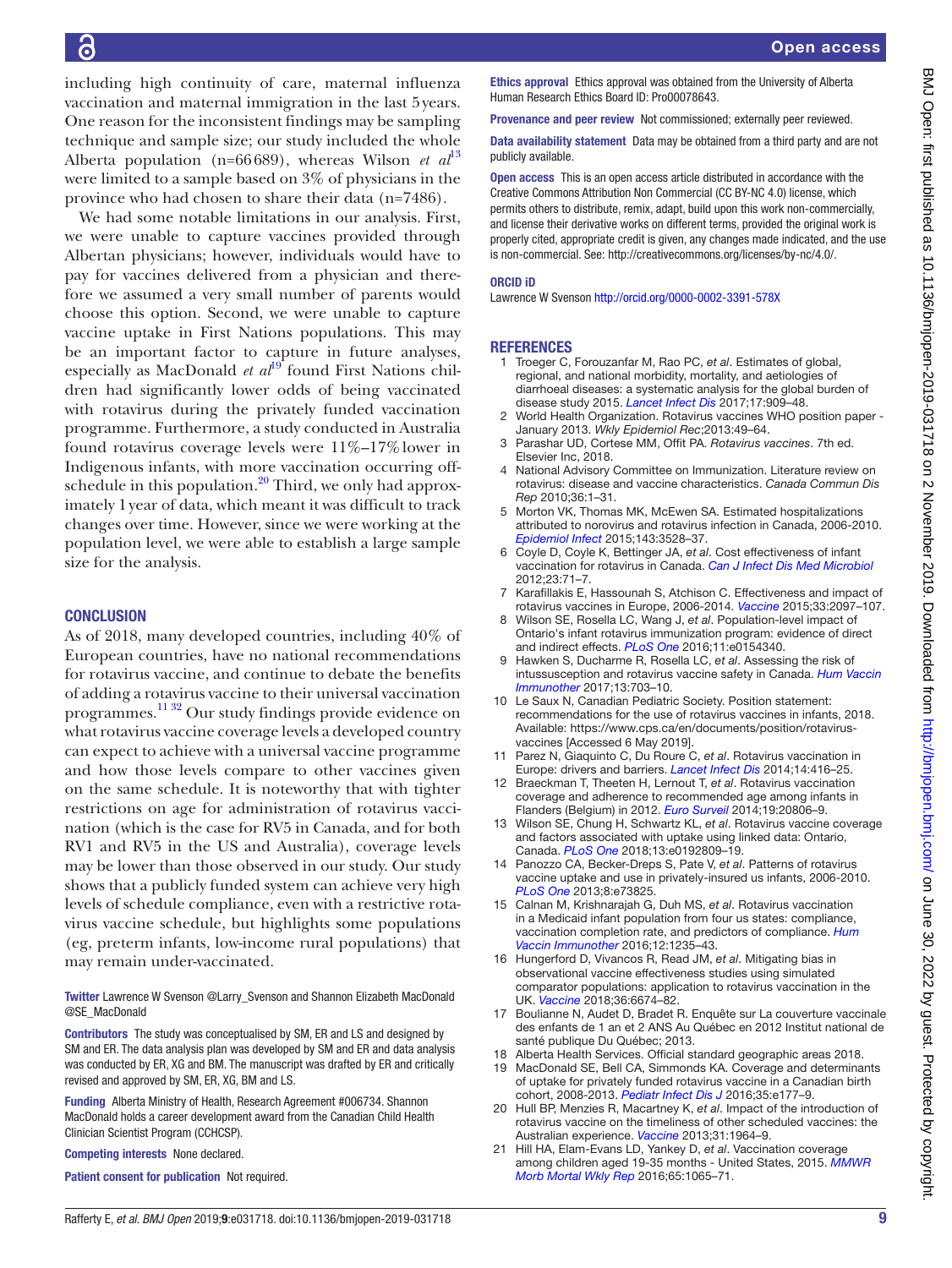- 22 Valcarcel Salamanca B, Hagerup-Jenssen ME, Flem E. Uptake and timeliness of rotavirus vaccination in Norway: the first year postintroduction. *[Vaccine](http://dx.doi.org/10.1016/j.vaccine.2016.08.017)* 2016;34:4684–9.
- <span id="page-9-1"></span>23 Dubé E, Bettinger JA, Halperin B, *et al*. Determinants of parents' decision to vaccinate their children against rotavirus: results of a longitudinal study. *[Health Educ Res](http://dx.doi.org/10.1093/her/cys088)* 2012;27:1069–80.
- <span id="page-9-2"></span>24 Wallace AS, Mantel C, Mayers G, *et al*. Experiences with provider and parental attitudes and practices regarding the administration of multiple injections during infant vaccination visits: lessons for vaccine introduction. *[Vaccine](http://dx.doi.org/10.1016/j.vaccine.2014.07.076)* 2014;32:5301–10.
- 25 Bedford H, Lansley M. More vaccines for children? Parents' views. *[Vaccine](http://dx.doi.org/10.1016/j.vaccine.2007.08.057)* 2007;25:7818–23.
- <span id="page-9-3"></span>26 Dubé E, Gilca V, Sauvageau C, *et al*. Clinicians' opinions on new vaccination programs implementation. *[Vaccine](http://dx.doi.org/10.1016/j.vaccine.2012.04.100)* 2012;30:4632–7.
- <span id="page-9-4"></span>27 Roué J-M, Nowak E, Le Gal G, *et al*. Impact of rotavirus vaccine on premature infants. *[Clin Vaccine Immunol](http://dx.doi.org/10.1128/CVI.00265-14)* 2014;21:1404–9.
- <span id="page-9-5"></span>28 Byrne L, Ward C, White JM, *et al*. Predictors of coverage of the National maternal pertussis and infant rotavirus vaccination programmes in England. *[Epidemiol Infect](http://dx.doi.org/10.1017/S0950268817002497)* 2018;146:197–206.
- <span id="page-9-6"></span>29 Gilbert NL, Gilmour H, Wilson SE, *et al*. Determinants of nonvaccination and incomplete vaccination in Canadian toddlers. *Hum Vaccin Immunother* 2017.
- <span id="page-9-7"></span>30 Hungerford D, Vivancos R, Read JM, *et al*. Rotavirus vaccine impact and socioeconomic deprivation: an interrupted time-series analysis of gastrointestinal disease outcomes across primary and secondary care in the UK. *[BMC Med](http://dx.doi.org/10.1186/s12916-017-0989-z)* 2018;16:1–14.
- <span id="page-9-8"></span>31 Bell CA, Simmonds KA, MacDonald SE. Exploring the heterogeneity among partially vaccinated children in a population-based cohort. *[Vaccine](http://dx.doi.org/10.1016/j.vaccine.2015.07.004)* 2015;33:4572–8.
- 32 Poelaert D, Pereira P, Gardner R, *et al*. A review of recommendations for rotavirus vaccination in Europe: arguments for change. *[Vaccine](http://dx.doi.org/10.1016/j.vaccine.2018.02.080)* 2018;36:2243–53.
- <span id="page-9-0"></span>33 Province-wide immunization program standards and quality. rotavirus vaccine biological page, 2018. Available: [https://www.albertahealt](https://www.albertahealthservicesalbertahealthservicesalbertahealthservicesalbertahealthservices.ca/assets/info/hp/cdc/if-hp-cdc-ipsm-rotavirus-vaccine-biological-page.pdf) [hservicesalbertahealthservicesalbertahealthservicesalbertahealth](https://www.albertahealthservicesalbertahealthservicesalbertahealthservicesalbertahealthservices.ca/assets/info/hp/cdc/if-hp-cdc-ipsm-rotavirus-vaccine-biological-page.pdf) [services.ca/assets/info/hp/cdc/if-hp-cdc-ipsm-rotavirus-vaccine](https://www.albertahealthservicesalbertahealthservicesalbertahealthservicesalbertahealthservices.ca/assets/info/hp/cdc/if-hp-cdc-ipsm-rotavirus-vaccine-biological-page.pdf)[biological-page.pdf](https://www.albertahealthservicesalbertahealthservicesalbertahealthservicesalbertahealthservices.ca/assets/info/hp/cdc/if-hp-cdc-ipsm-rotavirus-vaccine-biological-page.pdf)

Я